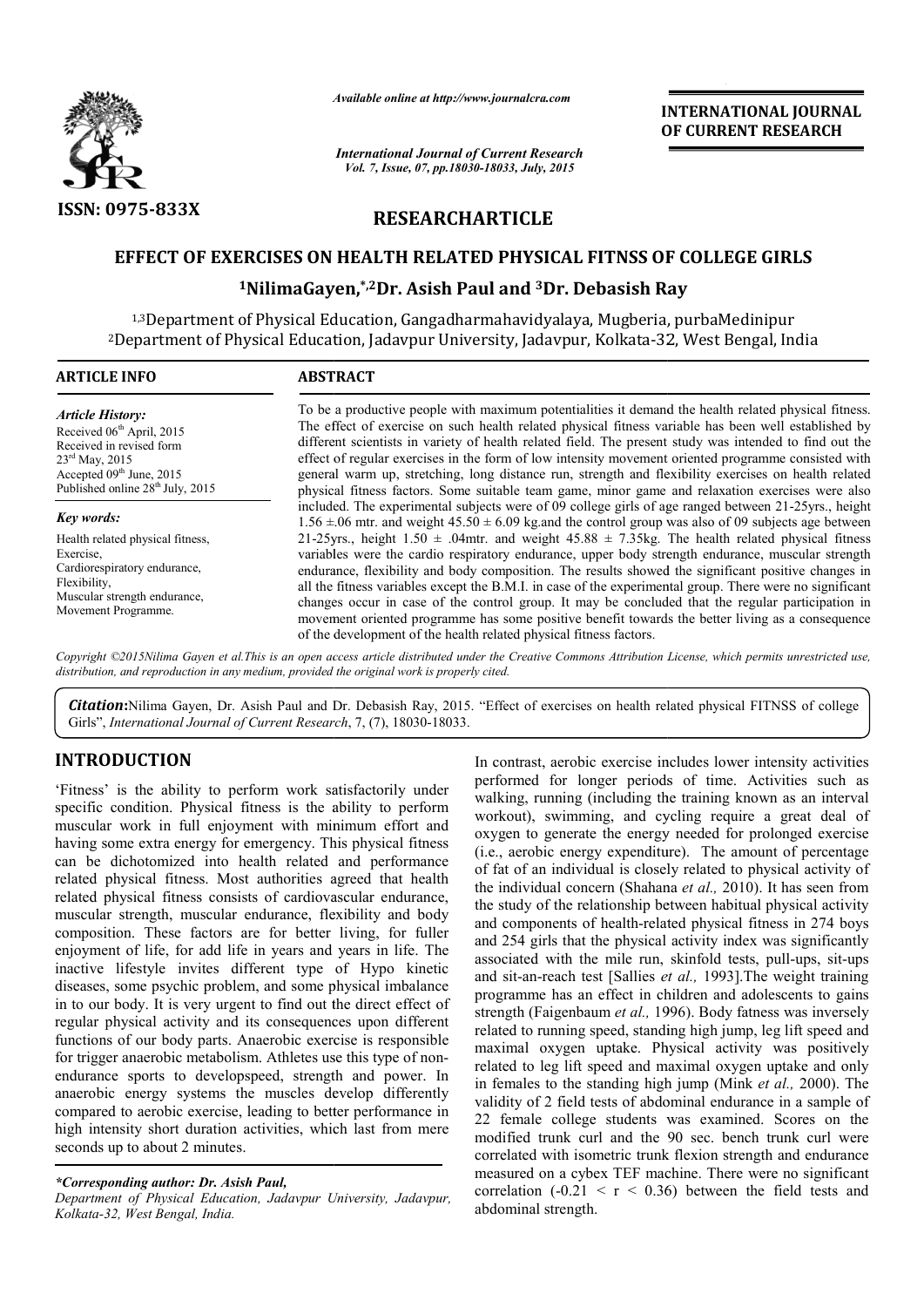Only the bench trunk curl was significantly correlated  $(r = 0.46, P<0.05)$  with abdominal muscle endurance (Knudson, 2001).It has suggested that among various interventions, the nutrifitprogram was recently conducted in Thailand and found to improve health related fitness in children. The development of more effective interventions and approaches is a major challenge in this field today (Kuboonchoo, 2001). The findings regarding the assessment of dimensions of health related quality of life (HRQL) in women attending an obesity clinic and to rate differences in HRQL in those with the highest and lowest levels of Physical activity (PA) indicated that a higher level of PA in an obese female clinical population was positively associated with diverse dimensions of HRQL. However, it was not possible to determine if these favorable aspects of HRQL are the cause or the consequence of a higher PA level (Faigenbaum *et al.,* 1996).

A pilot study was conducted to compare the effectiveness of home and community based physical activity interventions that target mothers and daughters to increase physical activity and improve health related fitness (Ransdell *et al.,* 2003). Studies were done over 71 severely obese patients (18 male and 53 females aged  $29.3 + (-0.8$  years, with a mean weight of 113.8  $+$  /- 2.2 kg and a mean BMI of 41.3 +/- 0.5 kg/m<sup>2</sup>) to assess the effects on performance and work capacity of a short term (3 week) integrated body weight reduction programme consisting of an energy restricted diet, nutritional education, psychological counselling and aerobic exercise training at a constant metabolic load (Sartorio *et al.,* 2003).So there was enough evidence regarding the search behind the effect of training through different corner on the health related physical fitness variables.

#### **The purposes of this study were:**

- To observe the present health related physical fitness status of college girls.
- To observe the present physical status of college girls.
- To observe the effect of exercise on health related physical fitness variables.
- To observe the effect of exercise on physical characteristics of collage girls.

In this present study the researchers were moved in search of some hindered effect of low intensity movement oriented programme that can be easily conducted in the sub-urban area and has thrown some light to enhance the knowledge regarding this matter and thus can motivated the youth to engage them in regular activity.

## **MATERIALS AND METHODS**

#### **Subjects**

Nine (9) college girls were considered as the subject of this study. The age of the subjects ranged between 21-25yrs. and they were considered as the experimental subjects as they have participated in an exercise programs and another group of nine (9) homogeneous students were acted as the subjects of control group.

#### **Criteria**

I. Anthropometric measures: - Height and Weight

II. Health Related Physical Fitness Components: - The Health Fitness Award (HFA) tests of President's Council on Physical Fitness& Sports in U.S.A. were considered, which are as follows: -

- The cardio-respiratory endurance: One-mile run/walk (in min. & sec.)
- Flexibility; V-Sit & Reach (in cm.)
- Abdominal Strength Endurance; Partial Curl Ups (in no.)
- Upper Body Strength Endurance; Right Angle Push Ups (in no.)
- Body Composition; B.M.I.- Weight(Kg.)/Ht. $^{2}$ (mtr.)

## **Design**

With 05 subjects a pilot study was conducted for 2 weeks to finalize the whole programme. The actual experimental period was of 48 days. Pre-test of all the subjects was conducted on the onset of the experimental period. The exercise program was conducted for 8week and after that the post-tests were conducted. The exercise program was of 45 min. daily for 3 days in a week, consisting of general warm up, stretching, long distance run, strengthening and flexibility exercises. Some team game, minor game and relaxation exercises were also included to avoid monotony, to create interest but that was of target oriented and relevant. The exercises fulfilled the individual need of the subjects. The exercise-program intensity was increased gradually with very low degree. The very basic target was to improve the fitness status for better living through some graded movement culture. No such specific fitness training programmes were considered for the development of very specific fitness parameter. For each criterion the standard tests and measurements according to the standard literature were conducted for evaluation. All the tests were valid according to the prescribed literature.

## **RESULTS AND DISCUSSION**

The following tables are showing the results after statistical calculation on different collected data taken through the tests and measurements before and after the training. The descriptive and inferential statistics both are given here, only the statistics provided the level of significance of the change occurs due to the exercises are given here.Table1 shows the mean and S.D. of two anthropometric measures in pre and post phases of training for both the experimental and control group. In case of height both the group of experimental and the control there is no significant difference between the pre and post training measurement. Considering the weight both the group of experimental and the control there is also no significant difference between the pre and post training measurement. Table 2 shows the mean and S.D. of different health related physical fitness variables in pre and post phases of training. Significant differences were found in cardio respiratory endurance, upper body strength endurance, abdominal strength endurance and flexibility in the experimental group only due to training but in case of control group there was no significant changes occur. In case of B.M.I., there were no significant changes occur both in case of the experimental and control group.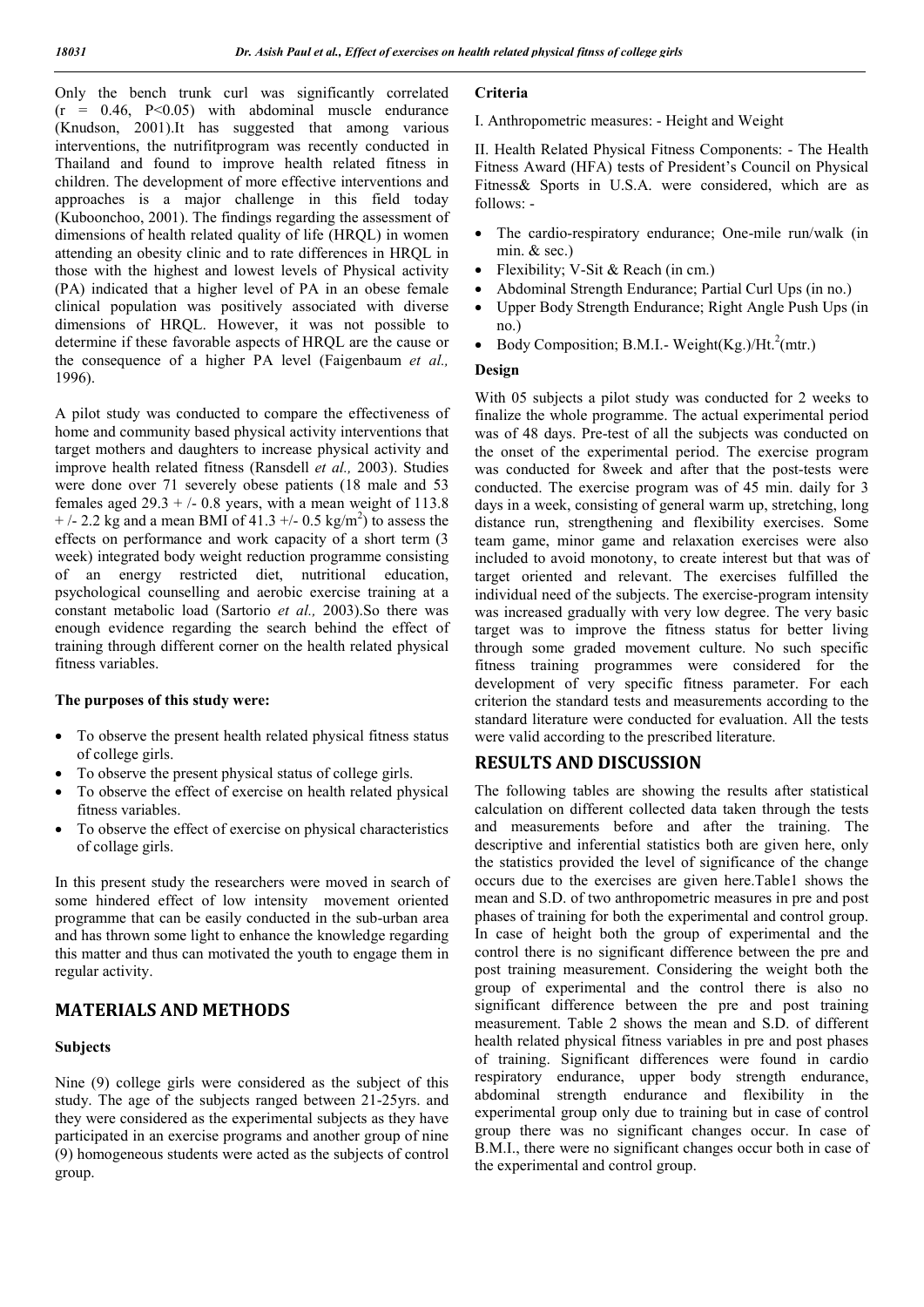**Table 1. Difference in means and S.D. of two anthropometric measures in Pre and Post-test condition**

| Anthropometric Variables                                                                             |             | Pre Test |        | Post Test |        | p-value | Alpha   |        |
|------------------------------------------------------------------------------------------------------|-------------|----------|--------|-----------|--------|---------|---------|--------|
|                                                                                                      |             | Mean     | S.D.   | Mean      | S.D.   |         |         |        |
| Height(mtr.)                                                                                         | Exp. Group  | 1.56     | 0.06   | 1.56      | 0.05   | 0.59    | 0.05    |        |
|                                                                                                      | Cont. group | 1.50     | 0.04   | 1.50      | 0.04   | 1.00    |         |        |
| Weight $(Kg)$                                                                                        | Exp. Group  | 45.50    | 6.09   | 46.09     | 6.05   | 0.09    | 0.05    |        |
|                                                                                                      | Cont. group | 45.88    | 7.35   | 45.83     | 6.80   | 0.92    |         |        |
| Table 2. Difference in means and S.D. of different Fitness Variables in Pre and Post-test conditions |             |          |        |           |        |         |         |        |
| Physical Fitness Variables                                                                           |             | Pre Test |        | Post Test |        |         | p-value | Alpha- |
|                                                                                                      |             | Mean     | S.D.   |           | Mean   | S.D.    |         |        |
| Cardio Respiratory Endurance (Sec.)                                                                  | Exp. group  | 633.22   | 87.51  |           | 546.22 | 67.40   | $0.00*$ | 0.05   |
|                                                                                                      | Cont. group | 682.00   | 107.88 |           | 661.56 | 89.53   | 0.23    | 0.05   |
| Push $-\text{ups}$ (no.)                                                                             | Exp. group  | 13.78    | 11.41  |           | 25.00  | 10.86   | $0.00*$ | 0.05   |
|                                                                                                      | Cont. group | 20.22    | 9.86   |           | 18.22  | 9.17    | 0.19    | 0.05   |
| $Curl-up$ (no.)                                                                                      | Exp. group  | 10.89    | 9.01   |           | 15.89  | 10.48   | $0.03*$ | 0.05   |
|                                                                                                      | Cont. group | 10.67    | 8.08   |           | 12.89  | 10.22   | 0.16    | 0.05   |
| $V-sit$ (cm.)                                                                                        | Exp. group  | 15.11    | 6.25   |           | 17.78  | 4.99    | $0.00*$ | 0.05   |
|                                                                                                      | Cont. group | 13.11    | 7.85   |           | 14.22  | 5.51    | 0.59    | 0.05   |
| $B.M.I.$ [Weight(Kg.)/Ht. <sup>2</sup> (mt.)]                                                        | Exp. group  | 18.74    | 1.99   |           | 18.96  | 2.01    | 0.13    | 0.05   |
|                                                                                                      | Cont. group | 20.24    | 2.64   |           | 20.21  | 2.39    | 0.94    | 0.05   |

## **DISCUSSION**

At the age of 18/19 yrs. The bony ossification of the adult female became almost completed and thus there was a very little chance of increase in height due to training. The present data support this view since no increase in height was found. In case of weight and BMI there were also no changes. It has found the increased cardiorespiratory endurance, flexibility, muscular strength endurance and decreased skin fold thickness (body fat %) among the experimental group of middle-aged women after 12 weeks of aerobic training (Shahana *et al.,* 2010).It has reported that an increase in duration (min/week) of physical activity had a significant association with the reduction of total fat, and a review has suggested that an increase ( 1500 kcal/week) in physical activity for a short period (516 week) was associated with a reduction in total fat mass in a dose–response manner (Irwin *et al.,* 2003). It has found that less amount of physical activity deposit greater amount of body fat in the subcutaneous layer (Blair *et al.,* 1981). Here due to very moderate intensity of exercise the result does not support these findings. Another finding showed that moderate-intensity aerobic exercise programs of 6-12 months induce a modest reduction in weight and waist circumference in overweight and obese populations but in case of general people no such changes occur (Thorogood *et al.,* 2011).



**Fig. 1. Comparative graphical representation of effect of training on cardio respiratory endurance of experimental and control group**



**Fig. 2. Comparative graphical representation of effect of training on Pushups of experimental and control group**



**Fig. 3. Comparative graphical representation of effect of training on curlups of experimental and control group**



**Fig. 4. Comparative graphical representation of effect of training on flexibility of experimental and control group**